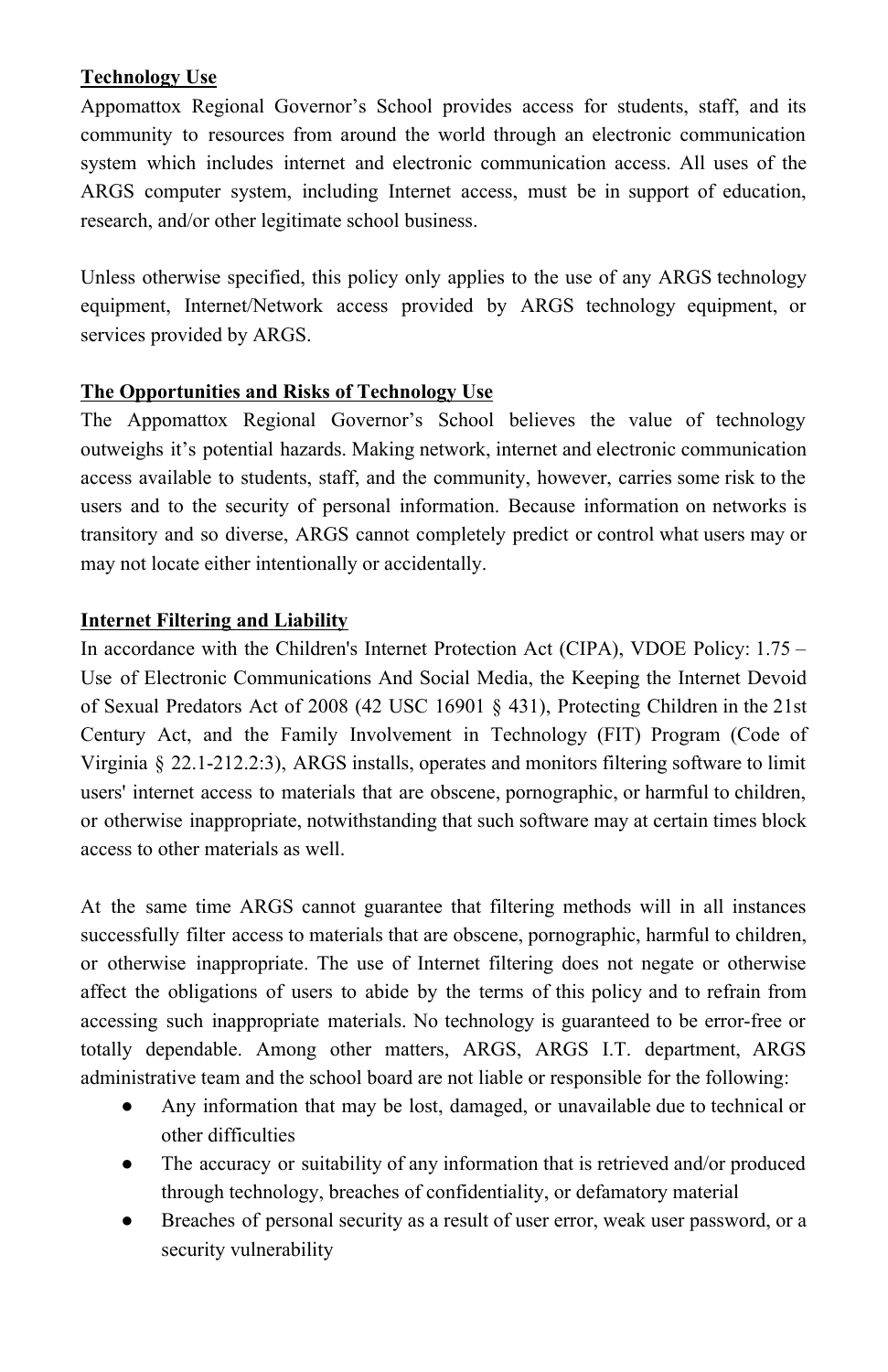- Access to material that may be seen as offensive or obscene in nature as a result of a system failure or system bypass either accidently or intentionally
- lost, stolen, or damaged personal equipment

ARGS I.T. reviews the filtering methods annually and evaluates the current filtering solution to newer solutions. Filtering software is selected based on its effectiveness, stability, ethical standards, speed, and transparency.

# **Privileges and Responsibilities**

The Appomattox Regional Governor's School's network is a part of a curriculum and is not a public forum for general use. Users may access technology only for educational purposes. Access to the ARGS network "the Network" and use of technologyrelated equipment is a privilege, not a right. We will strive to provide equitable opportunities for the use of technology, and the I.T. department will take reasonable measures to inform students and staff of the rules and regulations regarding network and equipment use in staff and student handbooks. This policy shall apply to all users and devices, including but not limited to, faculty, students, administrators, staff, community, and guests.

## **Users of technology will do the following:**

- 1. Comply with copyright laws, fair-use laws, and software licensing agreements.
- 2. Respect the privacy rights of others and maintain confidentiality of all personnel and student records stored.
- 3. Make a best effort to maintain the integrity of technological resources from potentially damaging messages, physical abuse, viruses, malware, scams, and phishing schemes.
- 4. Respect the rights of others to use equipment.
- 5. Recognize that there is no assurance of confidentiality with respect to sent or received communication(s).
- 6. Understand that a third party may have access to the user's data only through the I.T. department for the sole purpose of off-site backups, remote administration/technical support, or remote hosted/cloud applications.
- 7. Report intercom or phone issues immediately. This only applies to faculty/staff.

### **Users of technology will not do the following:**

- 1. Access, submit, post, publish, display or create any content that is defamatory, intentionally misleading, abusive, obscene, profane, sexually oriented, threatening, harassing, or illegal.
- 2. Use the provided technology resources for, or in support of, any obscene or pornographic purposes including, but not limited to, the retrieving or viewing of any sexually explicit material. If a student inadvertently accesses such information, that student should immediately disclose the inadvertent access to a teacher or other school official. Other authorized users should report the incident to the Network Administrator.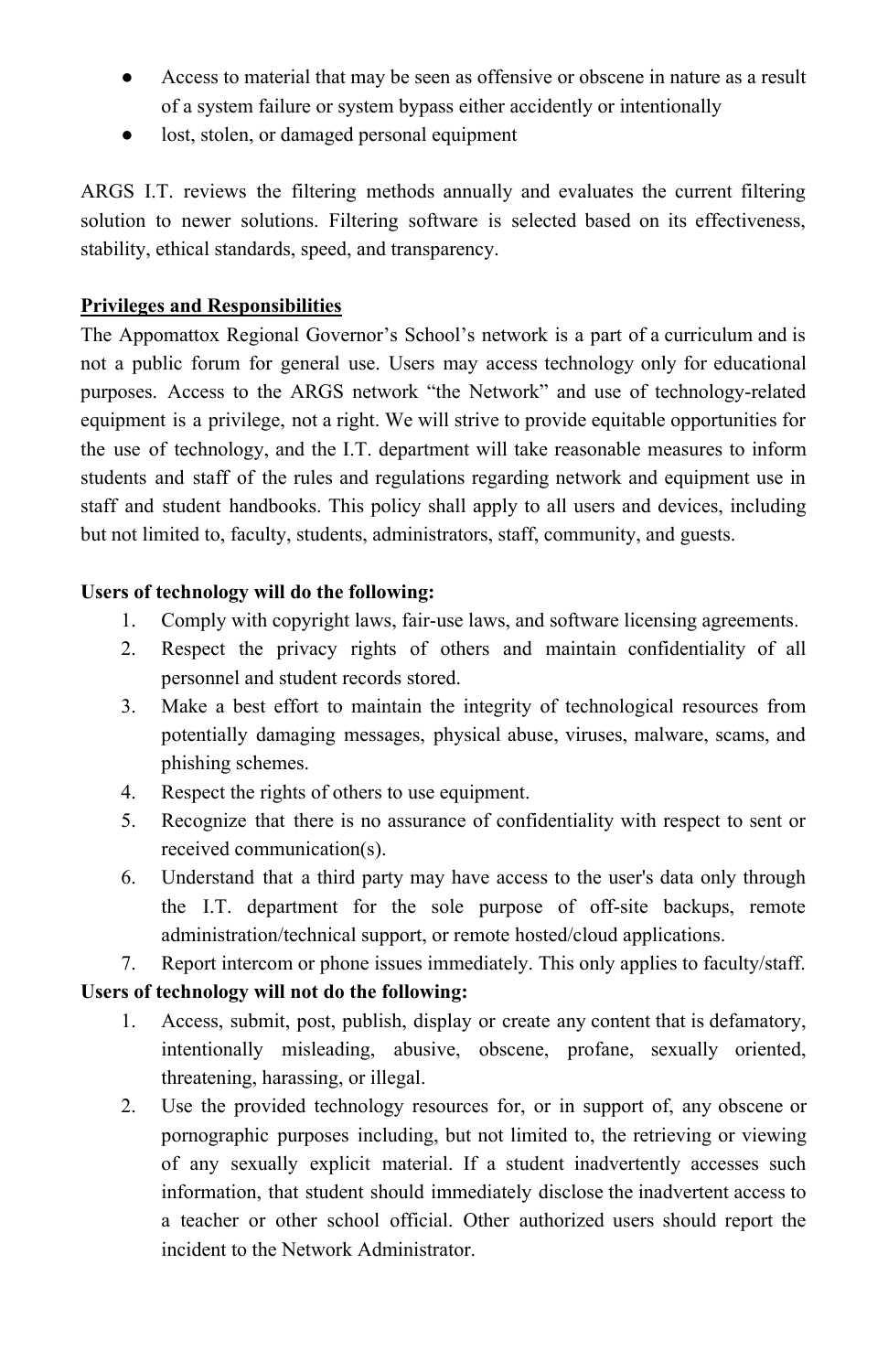- 3. Use a personal or school-provided device on school grounds or a school-related function (a) with the intent to intimidate, harass, coerce another person, or (b) to use vulgar, obscene, profane, lewd, or lascivious language to communicate such harassment, or (c) to threaten an illegal or immoral act.
- 4. Interfere with, or disrupt the Network use by others; create and/or propagate unsolicited advertising, chain letters, pyramid schemes, computer worms, viruses, or other acts of vandalism. Vandalism includes any attempt to harm or destroy data of another user, the Internet, the Network or any other network. Vandalism includes knowingly transmitting a computer contaminant, or inserting a computer contaminant into a computer, computer program, computer software, or network of another without the knowledge or permission of the owner of that computer, computer program, computer software or computer network.
- 5. Use another's account credentials or distribute user credentials without the permission of the I.T. department.
- 6. Knowingly distribute plagiarized material.
- 7. Misrepresent oneself or forge electronic materials.
- 8. Trespass in others' folders, work, or files, or attempt to gain unauthorized access to resources or entities.
- 9. Violate the Family Educational Rights and Privacy Act (FERPA).
- 10. Use ARGS technology services for non-school related purposes.
- 11. Attempt to breach and/or breach security measures or remove hardware/software, networks, information, or communication devices from any network without the permission of the owner of that computer or computer network.
- 12. Use the network while access privileges are suspended or revoked.
- 13. Use the telephone system unless previously authorized by a teacher, staff member, or administrator to do so.
- 14. Use any unauthorized personal equipment to attach, connect to, or install on the Network with the exception of any device using our BYOD initiative.
- 15. Intentionally disrupt the network by any means with any type of hardware or software.
- 16. Maintain or use an account that has heightened privileges to install or modify a computer/device that is owned and operated by Appomattox Regional Governor's School without the permission of ARGS I.T.
- 17. Use any form of electronic communication (either provided by ARGS or provided by an external source) for the purpose of soliciting sexual contact or romantic relationship with a student.
- 18. Send mass electronic communications which serve no academic or administrative purpose, such as chain letters. Students must seek prior approval before sending any mass communications.
- 19. Make changes in the physical setup of any technology device owned by ARGS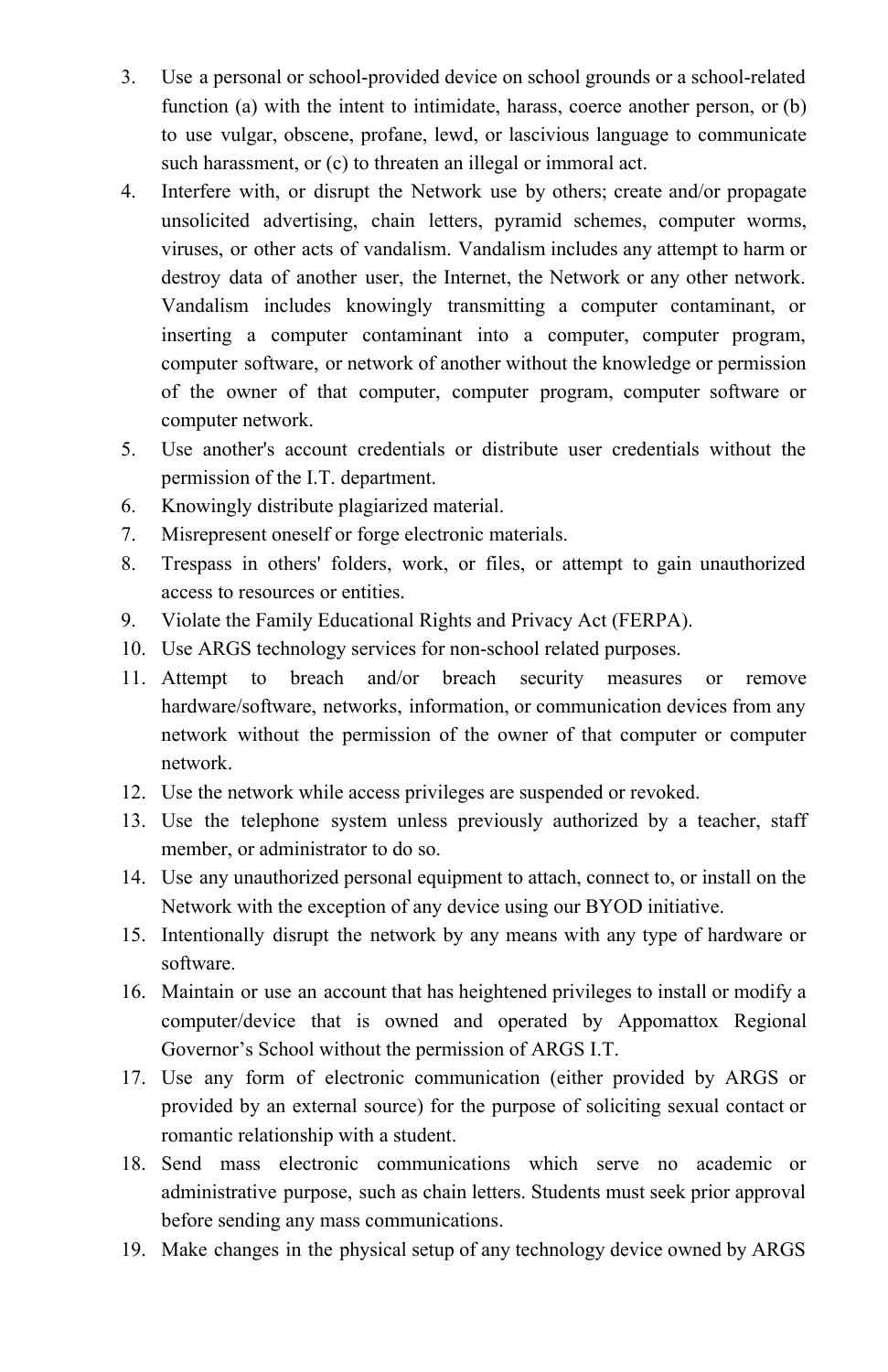unless approved by the Information Technology department. Examples include, but are not limited to removing or disconnecting any peripherals (such as the mouse, keyboard, or speakers) or disconnecting a device from the local area network. USB hard drives and USB memory sticks are exempt from this.

- 20. Permanently write on, deface, destroy, or damage technology equipment for any purpose. All technology equipment purchased with school-appropriated funds belongs to the organization ARGS, not a specific department or person.
- 21. Disconnect, disable the ringer, unplug, or tamper with any school phone.

## **Bring Your Own Device "BYOD" Initiative**

Users may not connect to any other wireless network except the ARGS Wireless Network while on-campus. This includes wireless internet access by cell carriers and access points maintained by the residences adjacent to the property. Any user found to be accessing the internet on a personal device without express permission by a teacher, administrator, or the I.T. Department will be subject to the disciplinary actions set forth in this policy. Access to the Wireless Network may be restricted to a per-user basis. Anyone who is authorized for wireless access to the network will be subject to the rules and regulations set forth in this policy. If a user violates any portion of the ISAUP, the right to access the wireless network may be immediately and permanently revoked.

Students may not use laptops or portable computing/communication devices while in class without the express permission of their teacher.It should be noted that wireless connectivity is considered a secondary network and connectivity is not guaranteed on your device. ARGS provides and maintains computers for students and staff to use.

ARGS I.T. is under no obligation to provide any assistance to a personal device at any time.

**This is an optional initiative:** No student or faculty/staff member will be required to bring a personal device. BYOD devices are the sole responsibility of the person bringing them. Computers are provided at the campus at a ratio of 2 computers to every 1 student.

### **Websites and Web Pages**

Authorized users may create web pages only as part of a class activity. Material presented on a class website must meet the educational objectives of the class activity. The Class Sponsor/Teacher, Department Head, I.T. Department, and Administration have the right to exercise control over the content and/or style of the student web pages. All class web pages shall be posted through the school website and not housed off school grounds unless prior approval is obtained in writing.

Only those students whose parent(s) or guardian(s) have consented and signed a release may post their work or picture on student or school websites. Students whose work,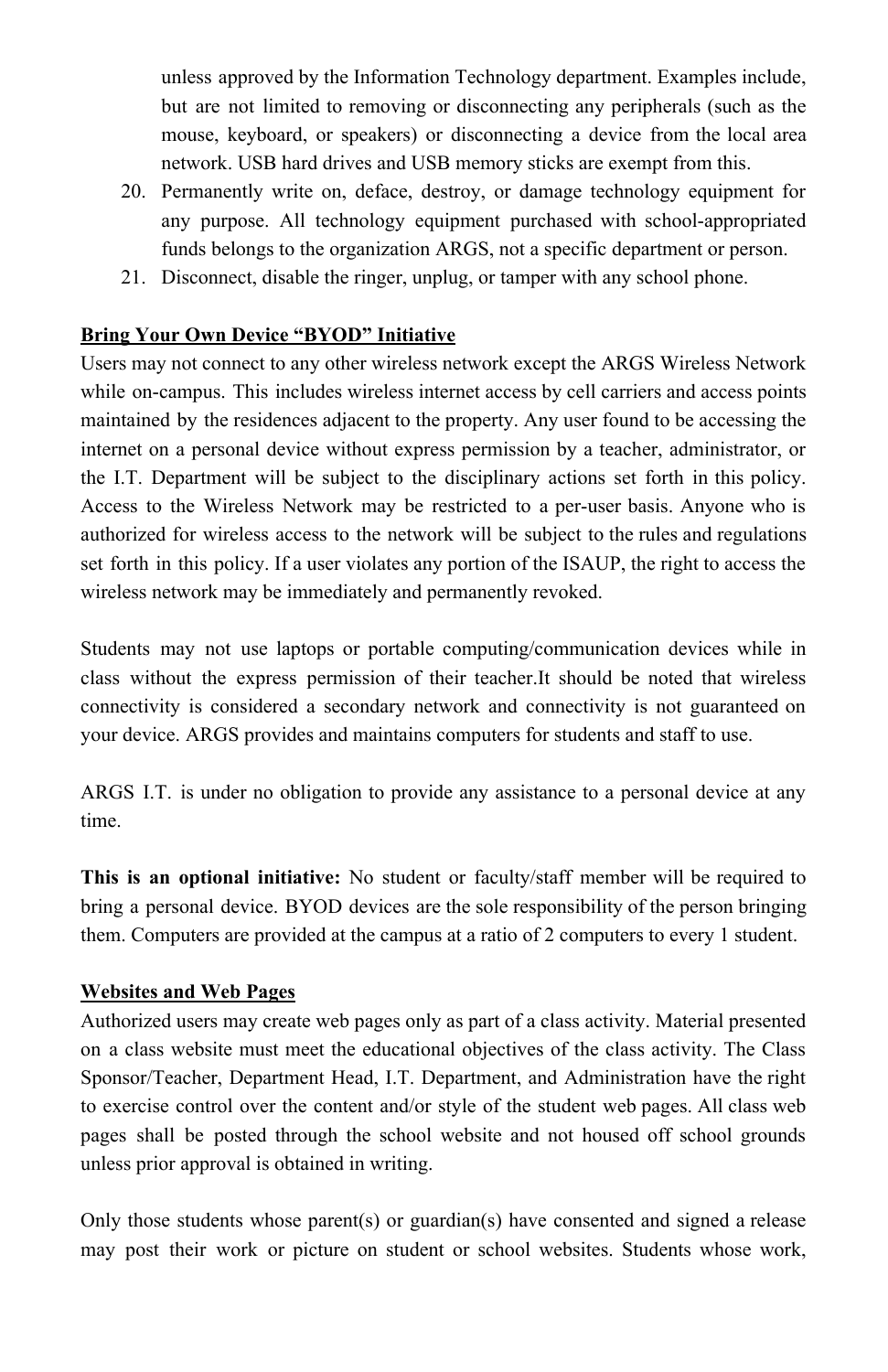likeness (as captured by photograph, video or other media), or voices are presented on a student website shall be identified by first name only for confidentiality and safety purposes unless otherwise approved by ARGS administration and a parent or guardian.

#### **Guidelines for Use of Electronic Communications**

New technologies, such as social networking tools, blogs, forums, and message boards, provide exciting new ways to collaborate and communicate. Activities which are improper, unethical, illegal, or which cause undue discomfort for students, employees, parents, or other members of the school community should be judiciously avoided in both physical space and on the Internet.

To that end, we offer the following guidelines for school employees who use online social networking, communication methods not provided for you by ARGS and approved for education use:

1. Friending: Faculty/Staff should not initiate friend contacts or accept friend requests from current students.

2. Unequal Relationships: Understand that the uneven power dynamics of the school, in which faculty and staff have authority over former students, continues to shape those relationships.

3. Privacy settings and content: Exercise care with privacy settings and profile content. Content should be placed thoughtfully and periodically reviewed to maintain this standard. Be aware that some of your communications may be public or semipublic even though your privacy settings may reflect otherwise.

4. Public Information: Recognize that many former students have online connections with current students, and that information shared between school adults and former students is likely to be seen by current students as well.

These applications may be frequented by current students, former students, and potential future students. The incorrect use of these applications can have a negative impact on the school, school board, community, students both current and future, and yourself. Exert an extreme amount of caution while using these services. Use of applications and communication methods not approved for your use with ARGS students or education use should be avoided in most cases.

### **Electronic Trust Relationship**

ARGS maintains a number of resources for students, parents, board members, and community members. All users of this content should understand how to find information on the public Internet that is accurate.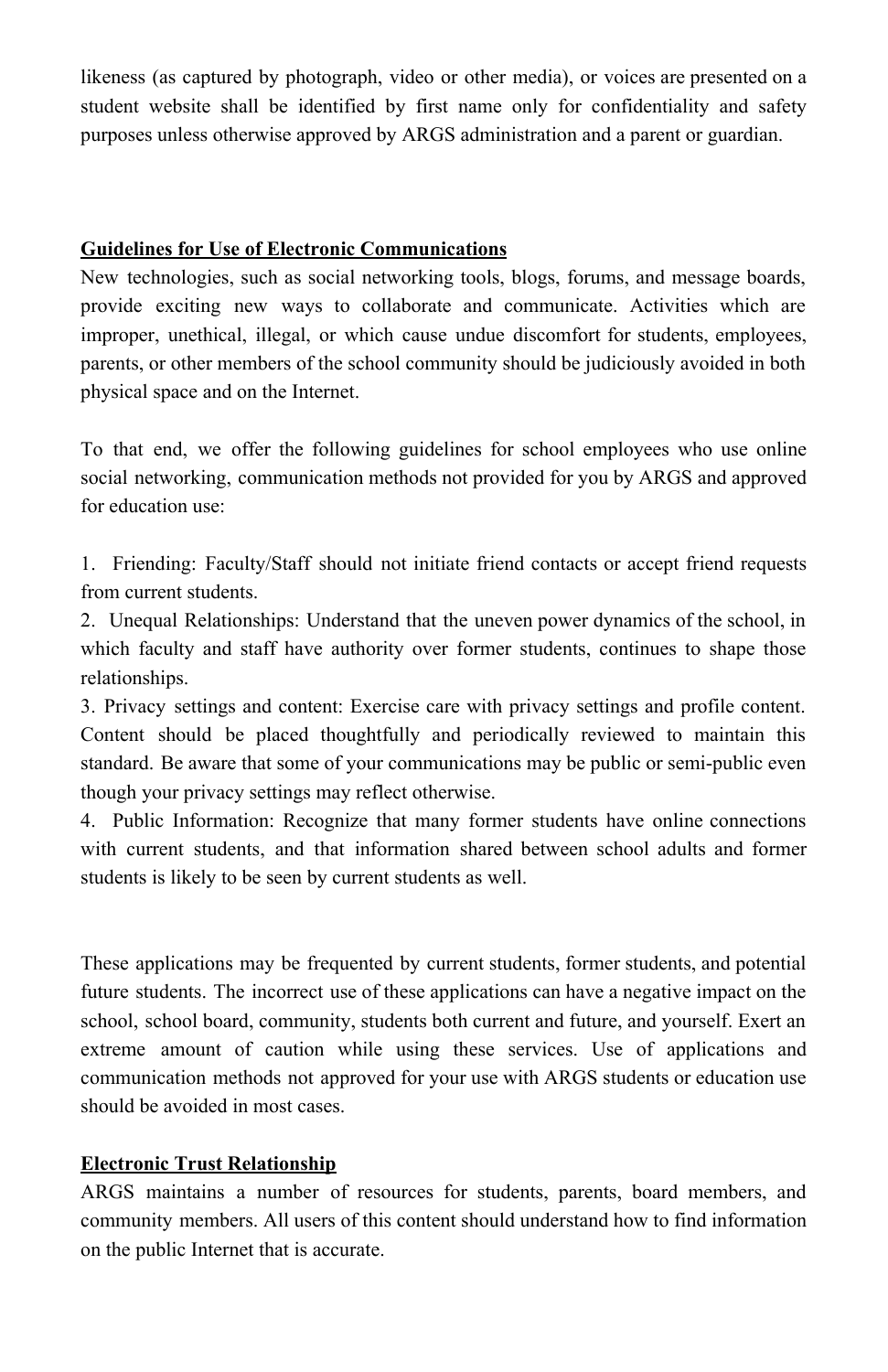Please use the following guidelines to ensure you are getting accurate information:

- Only websites linked on the ARGS website (https://www.args.us) are considered to be endorsed by the school. Sites claiming to be ARGS-related but not linked on the ARGS website should be viewed as personal opinion and may not express the thoughts and opinions of the Appomattox Regional Governor's School. Your browser must say the connection is secured and is pointed at https://www.args.us or a sub-domain of args.us (e.g. https://powerschool.args.us) to ensure the trust relationship.
- **●** Postings found on social media are personal in nature and do not reflect the thoughts and opinions of the Appomattox Regional Governor's School.
- Most wiki style sites can be changed at any time by almost any person.

### **Physical Technology Equipment**

The ARGS I.T. Department cannot be held responsible for any equipment that was not directly purchased by the Appomattox Regional Governor's School and will not be serviced by the ARGS I.T. department. All computer equipment and accessory purchases using schoolappropriated funds must be approved by the ARGS I.T. department for compatibility with our network. ARGS I.T. maintains a list of approved equipment.

#### **Reporting Violations**

Any actual or suspected violation of the rules listed in the ISAUP must be brought to the attention of the Information Technology Department immediately. The Information Technology department will perform an investigation and determine the appropriate course of action with the assistance and support of ARGS administration.

Students should report any cyber-bullying to a school administrator immediately.

#### **Logging, Monitoring, and Data Retention**

All users must understand that electronic communication, internet usage and network files are not private. All electronic transactions may be logged in accordance with the Electronic Discovery Act. Several systems are in place to keep ARGS systems compliant.

The following resources are logged:

- All electronic communication system access provided by ARGS, including emails, chats, comments on documents
- Webpages visited by a user, DNS record accessed, and IP addresses accessed
- Documents created, modified or deleted. This may be limited to metadata only.
- Security events from any system attached to the network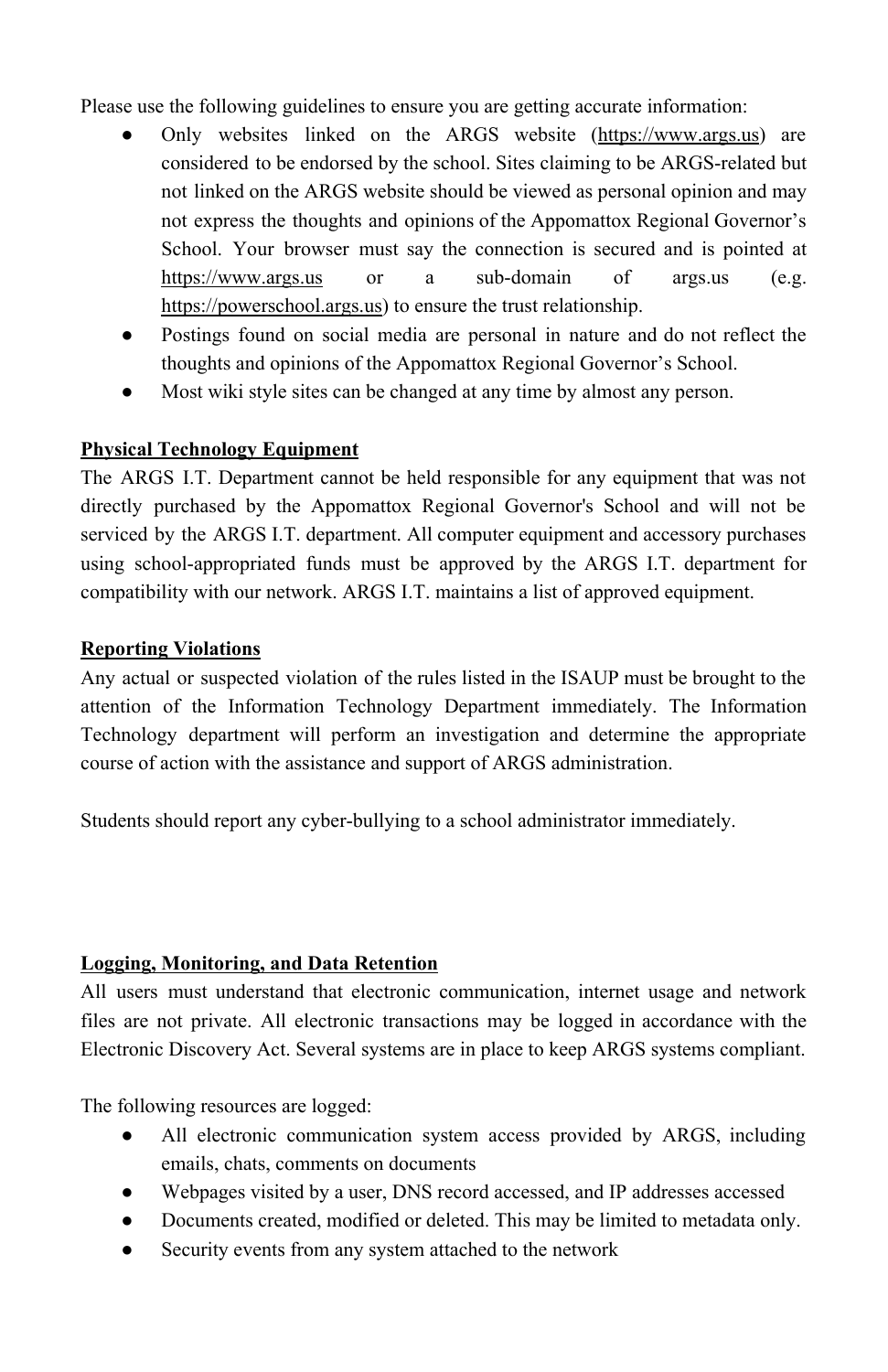Access attempts to our website $(s)$ 

**Monitors** 

- Network traffic is regularly monitored by the I.T. department in an effort to maintain network integrity as well as ensure that traffic is educational in nature.
- Security events are regularly monitored to ensure the safety of all user accounts.
- Certain triggers are put on all email accounts for keywords and are monitored by the ARGS I.T. department

Data retention

- All data will be retained for the minimal listed by the Library of Virginia or 10 years, whichever is greater.
- Under *Code of Virginia* § 42.1-85, the Library of Virginia (LVA) has the authority to issue regulations governing the retention and disposition of state and local public records. In keeping with the Code's mandate, LVA has developed Records Retention & Disposition Schedules outlining the disposition of public records (http://www.lva.virginia.gov/agencies/records/retention.asp).

EDiscovery requests can only come from the ARGS Executive Director or litigation.

## **ARGS Response to a Reported Violation**

Upon receipt of a violation notice, ARGS I.T. may temporarily suspend a user's privileges or move or delete the allegedly offending material pending further proceedings. A person accused of a violation will be notified of the charge and have an opportunity to respond before ARGS imposes a permanent sanction. If a user is deemed to be in violation of the ISAUP, that student will be subject to the disciplinary actions defined in the following section.

### **Disciplinary Action**

Failure to observe the ISAUP will result in possible disciplinary actions from the ARG the following:

- a temporary or permanent reduction or elimination of access privileges to computing and communication accounts, networks, ARGS-administered computing rooms, and other services or facilities
- verbal warnings
- disciplinary probation
- suspension from school
- permanent dismissal from school
- possible criminal prosecution

School administrators may impose any additional disciplinary actions not listed in this policy as deemed necessary by a situation which they feel warrants such actions.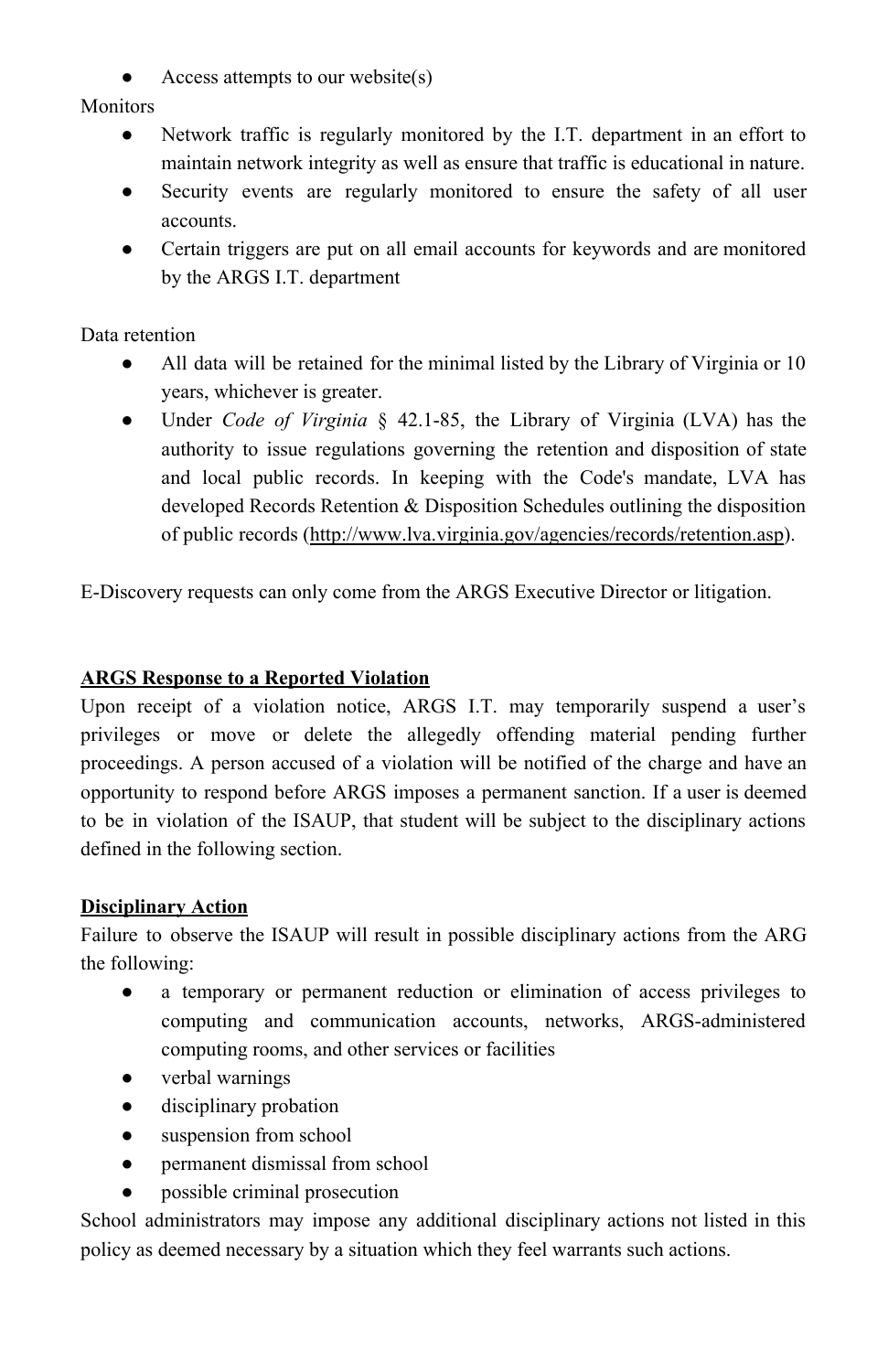Criminal prosecution, depending on the circumstances of each incident, may be necessary. If the activity breaks the law, the perpetrator can be prosecuted. Even if someone is not charged criminally, suspension from the school is still possible. Parents or guardians will be involved in any case which may result in suspension or dismissal from the school. Parents or guardians may be liable for damages resulting from student abuse of any system.

The school reserves the right to protect its electronic resources from threats of immediate harm. This may include activities such as disconnecting an offending device from the campus network, terminating a session, terminating a running job on a system, or taking other action. If ARGS I.T. believes it is necessary to preserve the availability, security, or integrity of facilities, user services, data, data security, or network security, it may temporarily suspend any account, service, or server with or without notice, whether or not the account/user is suspected of any violation. Servers, computers, and services that threaten the security of school systems may be removed from the network and allowed to reconnect only with the approval of network administration.

If equipment is purposefully defaced, destroyed, or damaged, that person will be responsible for the full replacement value for the equipment.

### **Staff Responsibilities to Students**

Staff members utilizing the network, internet and/or computer resources for instructional purposes with students are responsible for supervising such use. In selecting technology for teaching purposes, staff shall comply with the selection criteria for instructional materials and library-media center materials. Staff members are expected to be familiar with the school's policies and any administrative rules concerning student computer and network use and then enforce them. When in the course of their duties staff members become aware of student violation(s), they are expected to stop the activity and/or inform the Information Technology department.

### **Additional Rules/Actions/etc.**

- Community Outreach includes our newsletter, mailing lists, and our main website.
- ARGS offers ongoing professional development and needs assessments every year with our pre-school workweek.
- The ARGS I.T. Director will perform an annual security audit and make the necessary adjustments to ensure the safety and security of all network operations.
- All students must attend our Internet safety assembly as part of entering the school in ninth grade.
- The ARGS Administration Team may establish additional procedures and guidelines and shall take appropriate action to implement this policy as